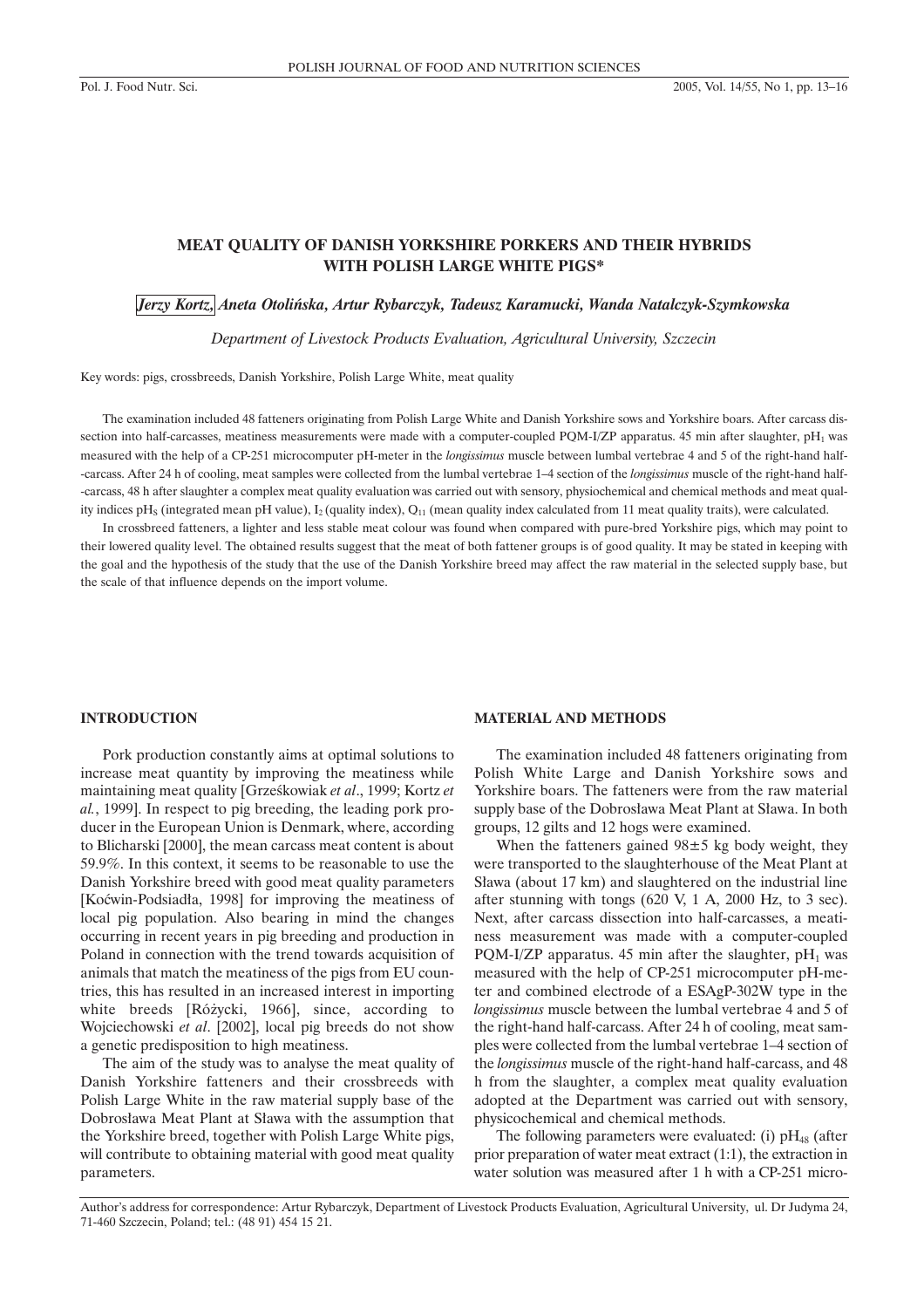computer pH-meter and combined electrode of ESAgP-302W type); (ii) sensory traits: colour, wateriness, texture (elasticity) and marbleness (evaluation was made on a 1 cm meat slice cut from the anterior part of the sample according to Ró¿yczka *et al*. [1975]. The evaluation was performed by a 5-person panel with verified sensory sensitiveness, using a five-point scale, in which three points mean optimal score); (iii) meat colour (with a Specol 11 spectrophotometer equipped with RO/45 reflection attachment – reflection was measured at a wavelength of 640 and 540 nm, and saturation, lightness and dominant wavelength were calculated successively according to Ró¿yczka *et al*. [1968], Drewniak [2000], and colour stability (expressed as % of colour measure) according to Kortz [1970]; (iv) meat water-holding capacity (by Grau and Hamm method with modification of Pohja and Niinivaara [1957]); (v) thermal drip (according to Walczak [1959]); (vi) meat chemical composition, according to methods recommended by AOAC [1990]; (vii) dry matter content; (vii) fat content (Soxhlet); (ix) ash content; (x) total protein content (Kjeldahl); (xi) water-soluble protein content [Kotik, 1974].

On the basis of the obtained results, meat indices were calculated, *i.e.*  $pH<sub>S</sub>$  (integrated mean  $pH$  value),  $I<sub>2</sub>$  (quality index) according to Kortz [1986] as well as  $Q_{11}$  (mean quality index calculated from 11 meat quality traits), according to Grajewska *et al*. [1984], was estimated for 11 traits.

The obtained results were analysed statistically using the Statistica PL computer software package. A non-orthogonal one-factor analysis of variance was used, while the means between experimental groups were compared with a Duncan's test [Ruszczyc, 1981].

## **RESULTS AND DISCUSSION**

In order to compare the obtained results with data found in the literature, the values of colour traits expressed in the ICI system were converted to the Hunter Lab system [Drewniak, 2000].

In this experiment, no statistically significant differences were found in the meatiness and in the values of meat quality indices between the experimental groups (Table 1).

However, in the sensory evaluation, only one significant difference was found in meat marbleness (Table 2). Higher marbleness was characteristic for the meat of WY fatteners compared to the YY group. When evaluating sensory traits of meat, one should remember that the appearance of raw meat becomes more and more important from the point of view of the consumer [Skrabka-Błotnicka, 2000]. Among the remaining traits, no differences were found between the groups.

TABLE 1. Mean values  $(\bar{x})$  and standard deviations (s) for meatiness and meat quality indices in porkers of both experimental groups.

| Trait                  | Experimental groups |       |                |       |  |
|------------------------|---------------------|-------|----------------|-------|--|
|                        | YY                  |       | WY             |       |  |
|                        | $\overline{x}$      | S     | $\overline{x}$ | S     |  |
| Meatiness              |                     |       |                |       |  |
| $(\%$ meat in carcass) | 55.51               | 10.13 | 51.11          | 11.14 |  |
| $pH_1$                 | 6.53                | 0.22  | 6.63           | 0.17  |  |
| $pH_u$                 | 5.51                | 0.05  | 5.50           | 0.04  |  |
| pH <sub>s</sub>        | 5.97                | 0.17  | 6.03           | 0.15  |  |
| I <sub>2</sub>         | 3.90                | 0.57  | 4.90           | 0.48  |  |
| $Q_{11}$               | 3.00                | 0.31  | 2.97           | 0.25  |  |

TABLE 2. Mean values  $(\bar{x})$  and standard deviation (s) for meat sensory traits in porkers of both experimental groups.

| Trait             | Experimental groups |      |                |      |  |
|-------------------|---------------------|------|----------------|------|--|
|                   | YY                  |      |                | WY   |  |
|                   | $\overline{x}$      | S    | $\overline{x}$ | S    |  |
| Colour, score     | 2.60                | 0.64 | 2.62           | 0.61 |  |
| Wateriness, score | 2.64                | 0.48 | 2.81           | 0.28 |  |
| Texture, score    | 2.64                | 0.71 | 2.67           | 0.41 |  |
| Marbling, score   | 1.27 <sup>A</sup>   | 0.36 | $1.67^{\rm B}$ | 0.56 |  |

a, b – significant at  $p \le 0.05$ ; A, B – significant at  $p \le 0.01$ 

Among colour traits (Table 3), significant differences were found in the saturation, dominant wavelength and colour stability, *i.e.* worse parameters were characteristic for WY group, which may indicate lighter meat with a tendency towards lower quality and to a lower contribution of red colour and a higher yellow colour. This group (WY) was also distinguished by slightly lower thermal drip, which is very important from a technological point of view (Table 3). In the mean values of colour lightness and WHC, no statistically significant differences were found.

TABLE 3. Mean values  $(\bar{x})$  and standard deviation (s) for meat colour and water-binding capacity traits in porkers of both experimental groups.

| Trait                       | Experimental groups |      |                    |      |  |
|-----------------------------|---------------------|------|--------------------|------|--|
|                             | YY                  |      | WY                 |      |  |
|                             | $\overline{x}$      | S    | $\overline{x}$     | S    |  |
| System ICI                  |                     |      |                    |      |  |
| Colour lightness $(\% )$    | 24.84               | 4.42 | 27.84              | 4.51 |  |
| Colour saturation $(\%)$    | $19.45^{\rm A}$     | 2.27 | $27.42^{\rm B}$    | 6.84 |  |
| Dominant<br>wavelength (nm) | 583.5 <sup>A</sup>  | 2.10 | 585.7 <sup>B</sup> | 2.31 |  |
| System Hunter Lab           |                     |      |                    |      |  |
| $L^*$                       | 57.64               | 4.79 | 55.17              | 4.71 |  |
| $a^*$                       | 13.33               | 3.92 | 8.68               | 1.45 |  |
| $h^*$                       | 11.30               | 3.93 | 7.36               | 1.19 |  |
| Colour stability            |                     |      |                    |      |  |
| $(\%$ colour change)        | 7.92 <sup>a</sup>   | 8.17 | 13.87 <sup>b</sup> | 9.72 |  |
| WHC $(\%$ bound water)      | 64.92               | 6.86 | 68.60              | 7.10 |  |
| Thermal drip $(\% )$        | 30.8 <sup>a</sup>   | 2.78 | 29.34 <sup>b</sup> | 2.02 |  |

a, b – significant at  $p \le 0.05$ ; A, B – significant at  $p \le 0.01$ 

As regards the basic chemical composition (Table 4), differences were found in the mean values for fat, total protein and ash content, but at the same time YY group was distinguished by a higher fat content compared to WY group (Table 4). In the opinion of Wiesemüller [1996], the intramuscular fat content should amount to 2–2.5%, and even to 3% according to Denaburski and Bąk [1999]. It is a striking fact that no improvement in marbleness was observed despite the high fat content in that group [Denaburski & Bąk, 1999]. On the other hand, the WY group was distinguished by higher total protein and ash contents compared to the YY group, whereas no differences were found in dry matter and water-soluble protein contents.

On the basis of the results obtained, one may expect that the use of the Yorkshire breed together with Polish Large White should produce material with good meatiness while maintaining good meat quality parameters. It should be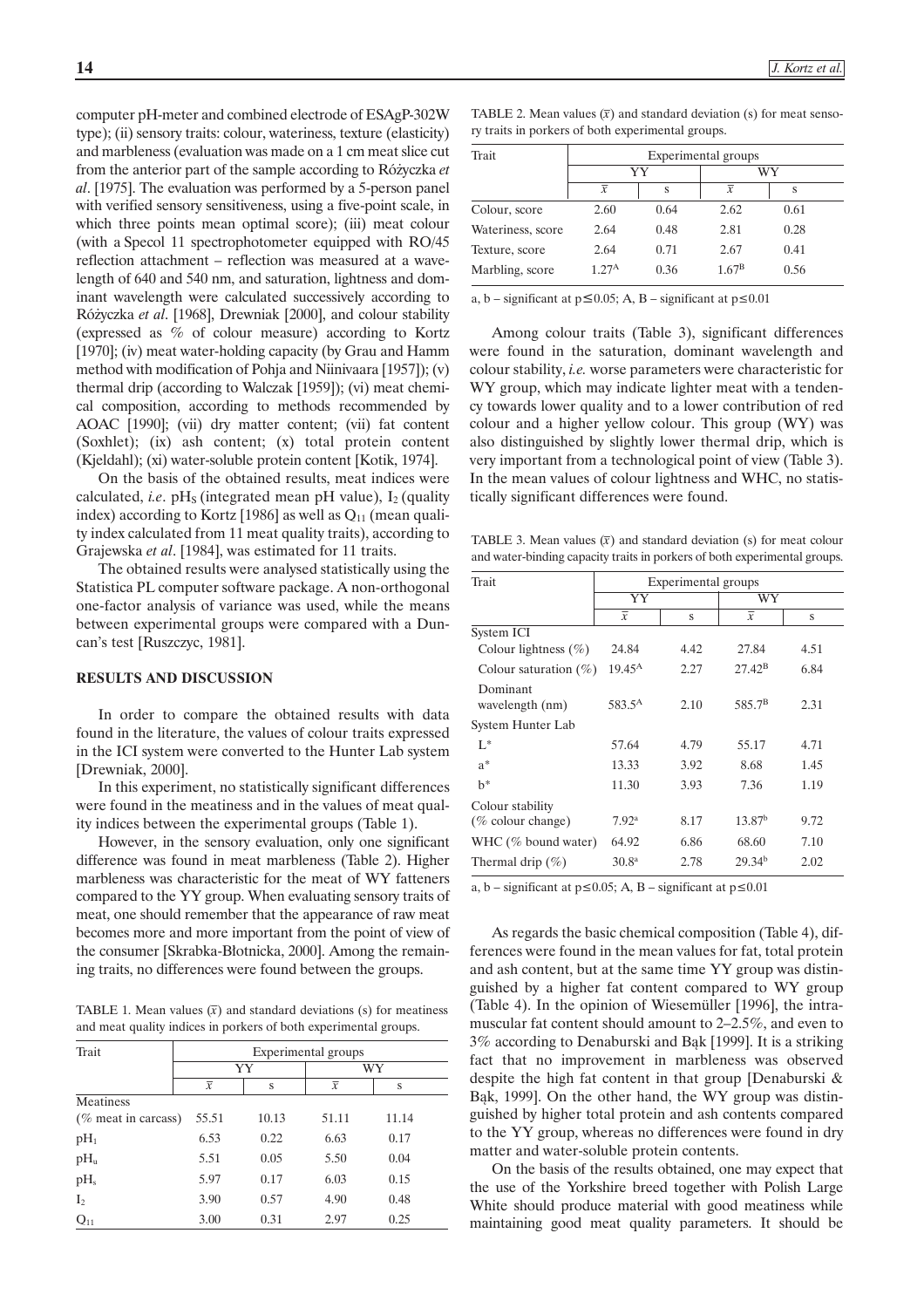TABLE 4. Mean values  $(\bar{x})$  and standard deviation (s) for meat chemical composition in porkers of both experimental groups.

| Trait                                    | Experimental groups |      |                    |      |  |
|------------------------------------------|---------------------|------|--------------------|------|--|
|                                          |                     | YY   |                    | WY   |  |
|                                          | $\overline{x}$      | S    | $\overline{x}$     | S    |  |
| Dry matter $(\%)$                        | 25.71               | 0.77 | 25.64              | 0.71 |  |
| Fat $(\% )$                              | 3.20 <sup>a</sup>   | 1.34 | 2.37 <sup>b</sup>  | 1.06 |  |
| Total protein $(\%)$                     | 21.32 <sup>A</sup>  | 0.79 | 22.03 <sup>B</sup> | 0.72 |  |
| Water-soluble<br>protein ( $\%$ in meat) | 8.58                | 0.5  | 8.99               | 0.60 |  |
| Ash $(\%)$                               | 1.12 <sup>a</sup>   | 0.05 | 1.20 <sup>b</sup>  | 0.06 |  |

a,b – significant at  $p \le 0.05$ ; A, B – significant at  $p \le 0.01$ 

remembered, however, that the degree of this influence depends on the import volume, which may require further improvement in the pig population in the discussed raw material supply base.

### **CONCLUSIONS**

1. In crossbreed fatteners, a lighter and less stable meat colour was found compared to pure-bred Yorkshire pigs, which may suggest a tendency towards lower quality.

2. The obtained results suggest that the meat of both fattener groups is of good quality.

3. It may be stated, in keeping with the assumptions of the study, that the use of the Danish Yorkshire breed may have a positive effect on the raw material in the selected supply base, but its scale depends on the import volume.

\*Paper presented at the VI International Conference "The effect of genetic and non-genetic traits on the quality of pork meat", 24–25 April 2003, Siedlce, Poland.

## **REFERENCES**

- 1. AOAC, (Association of Official Analytical Chemists), 1990, Official Methods of Analysis, 15<sup>th</sup> Ed., Washington DC.
- 2. Blicharski T., Pork market in Poland in the light of requirements operative in the European Union. Trzoda Chlew., 2000, 11, 32–37 (in Polish).
- 3. Denaburski J., Bak T., Only lean pork for consumers? 1999, *in*: Materials of the Scientes Conferens on "The role of EUROP classification as a factor for improving the quality of pork products". Poznañ, 7–8 December, 1999, p. 150 (in Polish).
- 4. Drewniak E., Pork colour assessment in Hunter-Lab or ICI systems with Specol-11 apparatus. 2000, Master thesis, Agricultural University in Szczecin (in Polish).
- 5. Grajewska S., Kortz J., Ró¿yczka J., Estimation of the incidence of PSE and DFD in pork. 1984, *in*: Proceedings of the Scientific Meeting on "Biophysical PSE – muscle analysis". Vienn. B-1: 72–89 (in Polish).
- 6. Grześkowiak E., Borzuta K., Strzelecki J., The carcass slaughter value and meat quality of fatteners originating from the mating of (Polish Large White  $\times$  Polish Landrace) crossbreed sows and Pietrain boars crossbred with Pietrain  $\times$  Duroc. 1999, *in*: Materials of the Scientific Conference on "Meat breeds of swine in Poland", Poznañ, 16–17 November, 1999 (in Polish).

8. Kortz J., Colour stability as general pork quality index, 1970 (in Polish).

188–190 (in Polish).

- 9. Kortz J., An attempt to calculate synthetic pork quality index as a criterion for differentiating normal, PSE and DFD muscles (on the example of meat of boars and barrows), 1986. Habilitation papers 100, Agricultural University in Szczecin (in Polish).
- 10. Kortz J., Karamucki T., Rybarczyk A., Górecka M., Czaban M., Jakubowska M., Natalczyk-Szymkowska W., Meat quality of fatteners classified in EUROP system at the Agryf Meat Plant in Szczecin. 1999, *in*: Materials of the Scientific Conference on "The role of EUROP classification as a factor for improving the quality of pork products". Poznañ, 7–8 December, 1999, p. 153 (in Polish).
- 11. Kotik T., Protein content of meat water extracts as an index of its quality. Rocz. IPMiT, 1974, vol. 12, 47–52 (in Polish).
- 12. Pohja M.S., Niinivaara F.P., Die Bestimmung der Wasserbindung des Fleisches mittels der Konstantruckmethode. Fleischwirschaft, 1957, 9, 193–195.
- 13. Ró¿ycki M., Lines of conduct when evaluating pigs at Pig Slaughter Testing Stations. 1996, *in*: The state of pig breeding and pig evaluation results. Institute of Animal Husbandry. Kraków, pp. 69–82 (in Polish).
- 14. Różyczka J., Kortz J., Grajewska-Kołaczyk S., A simplified method of the objective measurement of colour in fresh pork meat. Roczn. Nauk. Rol., 1968, 90-B-3, 345–353 (in Polish).
- 15. Ró¿yczka J., J. Kortz, S. Grajewska, Prostoj subiektivnyj metod ocenki kaczestwa mijasa swiniej. Simple and subjective method of meat quality estimation on pigs. 1975, *in*: Materials of the II Symp. Prod. i Kaczestwa Mijasa w słowiach Krupnowo Proizwodztwa (The production and the quality of meat under industrial conditions.). Stary Smokovec. Wysokie Tatry CSRS, pp. 1–8.
- 16. Ruszczyc Z, Experimental methods in animal husbandry, 1981, PWRiL Warszwa (in Polish).
- 17. Skrabka-Błotnicka T., Consumer methods in sensoric evaluation of food traits. Gosp. Miês., 2000, 9, 60–67 (in Polish).
- 18. Walczak Z., A laboratory method for the determination of jelly content in canned meat. Rocz. Nauk. Rol., 1959, 74-B, p. 619 (in Polish).
- 19. Wiesemüller W., The effect of feeding on the meat quality in pigs. 1996, *in*: Materials of the Scientific Conference on "Genetic and environmental conditioning of the slaughter value and meat quality of animal meat", 13–14 June, Lublin, pp. 21–27 (in Polish).
- 20. Wojciechowski A., Szmañko T., Majewski A., Gajewczyk P., The meat quality of crossbreed fatteners obtained from crossing Polish Large White, Polish Landrace, Duroc, Pietrain and Hampshire breeds. Prace i Materia³y Zoot., 2002, 13, 199–207 (in Polish; English abstract).

Received February 2003. Revision received May 2003 and accepted January 2004.